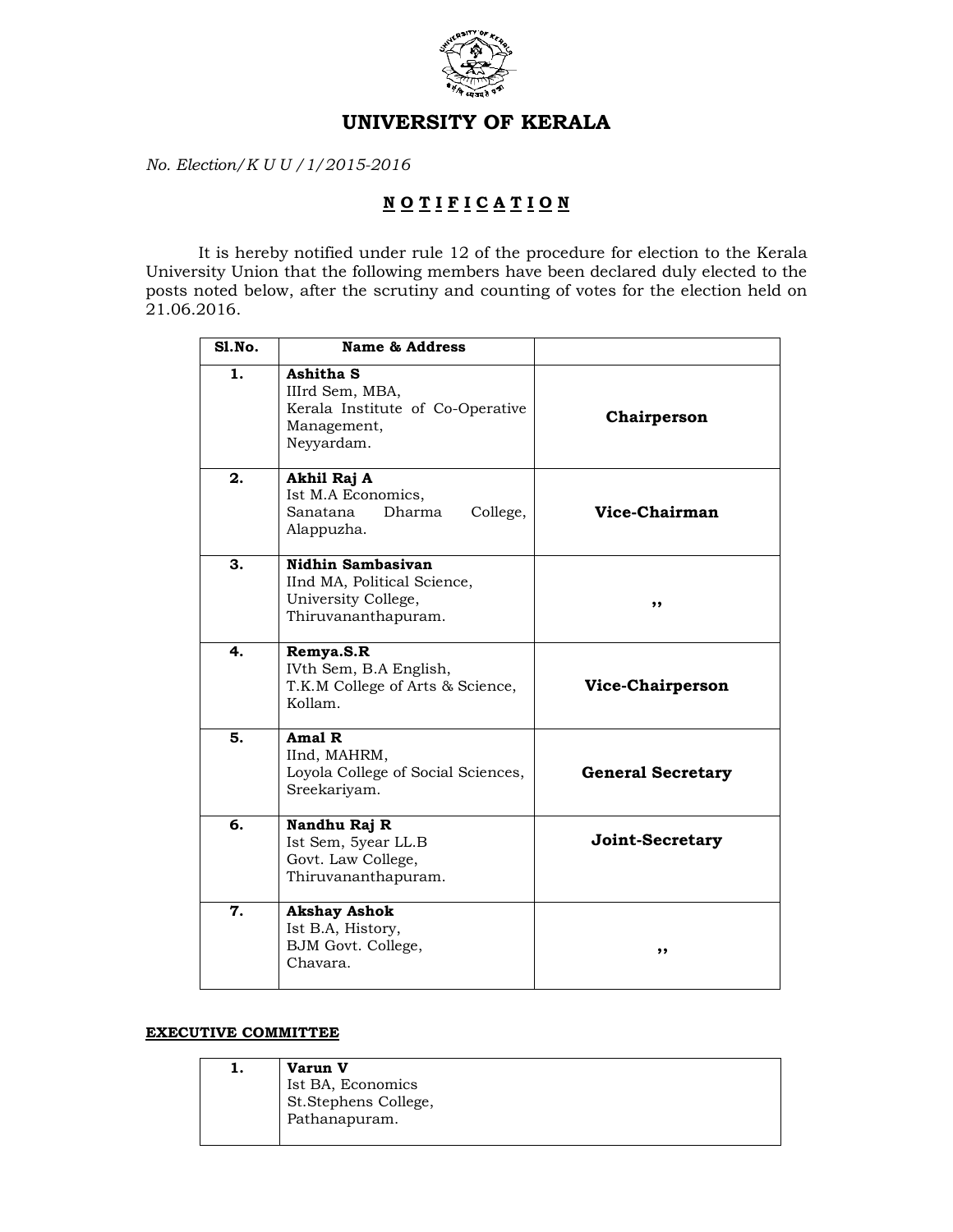| 2.          | <b>Riswan Mohammed</b><br>IIDC, English<br>KNM Govt. Arts & Science College, Kanjiramkulam.                                   |
|-------------|-------------------------------------------------------------------------------------------------------------------------------|
| З.          | San Jose<br>IInd Yr, B.AMMC<br>St.Xaviers College, Thumba.                                                                    |
| 4           | Anju Sekhar<br>B.Ed, Physical Science,<br>Peet Memorial Training College, Mavelikkara.                                        |
| 5           | Chippy Raj<br>B.Ed, Natural Science,<br>St.John'S B.Ed Training College,<br>Kayamkulam.                                       |
| 6           | Kishore M G<br>IIIrd BA, Vedanta,<br>Govt. Sanskrit College, Tvpm.                                                            |
| $\mathbf 7$ | Dheeraj A<br>Ist Year, B.Sc Mathematics,<br>Govt. College, Nedumangad.                                                        |
| 8           | Ragil R<br>Govt. College,<br>Attingal                                                                                         |
| 9           | Shini Shaji<br>IVth Sem, BA Malayalam,<br>Bishop Moore College, Mavelikkara.                                                  |
| 10          | Anandu A<br>IInd Yr, B.Sc Physics,<br>Shree Vidhyadhiraja College of Arts & Science,<br>Karunagappally.                       |
| 11          | Adersh.M<br>Ist B.Sc(Physics)<br>St.Gregorios College,<br>Kottarakkara                                                        |
| 12          | Dipin.S.P<br>Ist year BA, Economics<br>Govt. Arts College,<br>Thiruvananthapuram.                                             |
| 13          | Sreeram.R.S<br>IInd Semester MBA,<br>DC School of Management and Technology,<br>KINFRA Film and Video Park,<br>Kazhakkoottom. |
| 14          | Ashik.M.A<br>Ist Year B.Sc, Computer Science,<br>College of Applied Science,<br>Dhanuvachapuram                               |
| 15          | <b>Emmanuel Joseph</b><br>MBA, Member Sree Narayana Pillai Institute of Management &<br>Technology, Chavara,<br>Kollam.       |